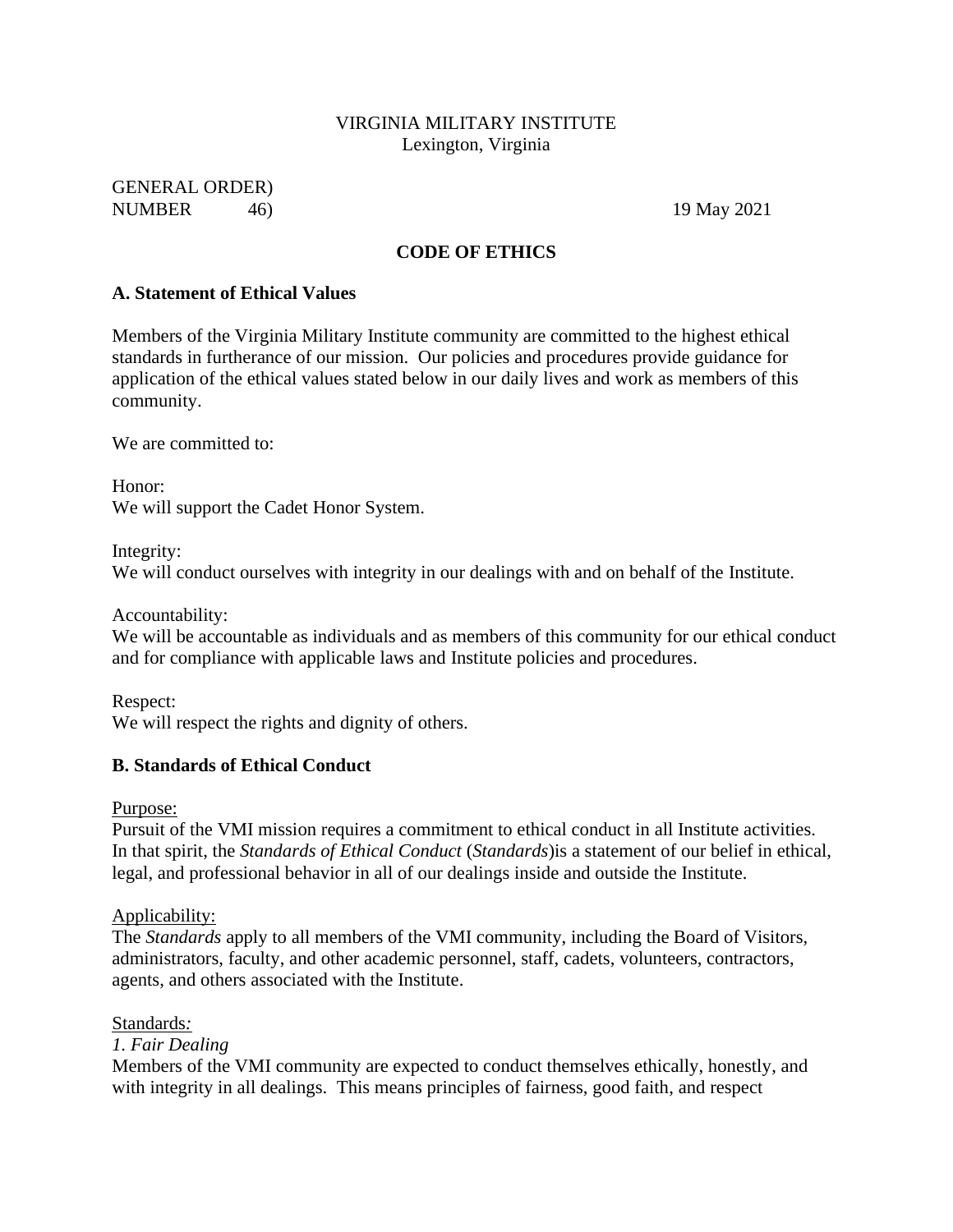consistent with laws, regulations, and Institute policies will govern our conduct with others both inside and outside the community. Each situation should be examined in accordance with the *Standards*. No unlawful practice or a practice at odds with these standards can be justified on the basis of customary practice, expediency, or achieving a "higher" purpose.

#### *2. Individual Responsibility and Accountability*

Members of the VMI community are expected to exercise responsibility appropriate to their position and delegated authorities. They are responsible to each other, the Institute, and the Institute's stakeholders both for their actions and their decisions not to act. Each individual is expected to conduct the business of VMI in accordance with the *Standards*, exercising sound judgment and serving the best interests of VMI and the community.

#### *3. Respect for Others*

VMI is committed to the principle of treating each community member with respect and dignity. VMI prohibits discrimination and harassment and provides equal opportunities for all community members. The Institute is committed to creating a safe and drug free workplace.

#### *4. Compliance with Applicable Laws and Regulations*

Institutions of higher education are subject to many of the same laws and regulations as other enterprises, as well as those particular to public entities. There are also additional requirements unique to higher education. Members of the VMI community are expected to become familiar with the laws and regulations bearing on their areas of responsibility. Many but not all legal requirements are embodied in Institute policies. VMI business is to be conducted in conformance with legal requirements, including contractual commitments undertaken by individuals authorized to bind the Institute to such commitments.

*5. Compliance with Applicable Institute Policies, Procedures, and Other Forms of Guidance* VMI policies and procedures are designed to inform our everyday responsibilities, to set minimum standards, and to give VMI community members notice of expectations. Members of the VMI community are expected to transact all Institute business in conformance with policies and procedures, and accordingly have an obligation to become familiar with those that bear on their areas of responsibility. Each member is expected to seek clarification on a policy or other VMI directive he or she finds to be unclear, outdated, or at odds with VMI objectives. It is not acceptable to ignore or disobey policies if one is not in agreement with them, or to avoid compliance by deliberately seeking loopholes. In some cases, VMI employees are also governed by ethical codes or standards of their professions, professional certifications, and/or disciplines. It is expected that those employees will comply with applicable professional standards in addition to laws and regulations.

#### *6. Conflicts of Interest*

Employee members of the VMI community are expected to devote primary professional allegiance to the Institute. Outside employment must not interfere with VMI duties. Outside professional activities, personal financial interests, or acceptance of benefits from third parties can create actual or perceived conflicts between VMI's mission and the private interests of an employee or member of the Board of Visitors, as fully detailed in the State and Local Government Conflict of Interests Act, Virginia Code Section 2.2-3100, *et. seq*. VMI community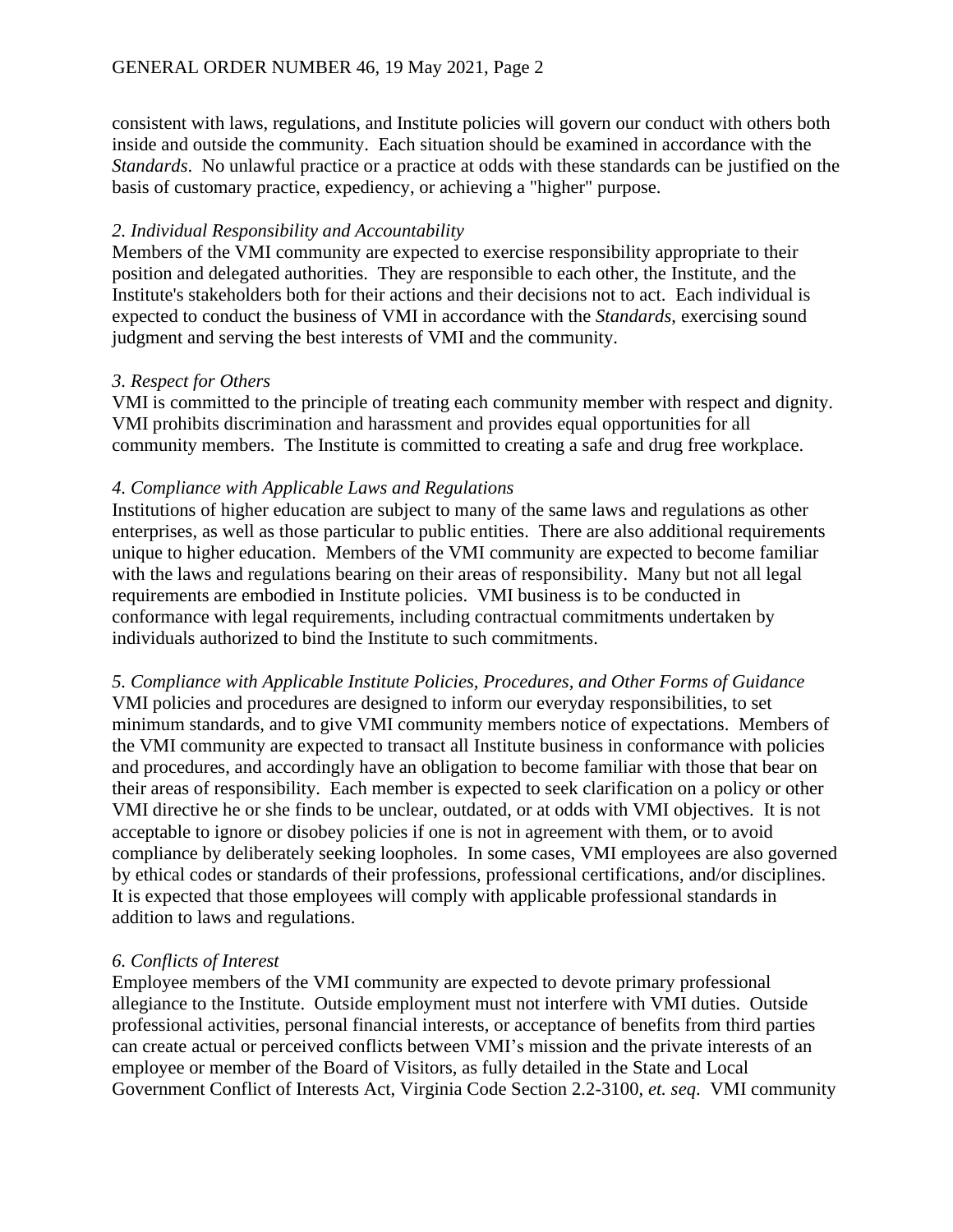members who have certain professional or financial interests are expected to disclose them in compliance with the State and Local Government Conflict of Interests Act. In all matters, community members are expected to take appropriate steps, including consultation if issues are unclear, to avoid both conflicts of interest and the appearance of such conflicts.

#### *7. Ethical Conduct of Research*

All members of the VMI community engaged in research are expected to conduct their research with integrity and intellectual honesty at all times. Members of the VMI community engaged in research are not to: fabricate data or results; change or knowingly omit data or results to misrepresent results in the research record; or intentionally misappropriate the ideas, writings, research, or findings of others. All those engaged in research are expected to pursue the advancement of knowledge while meeting the highest standards of honesty, accuracy, and objectivity. They are also expected to demonstrate accountability for sponsors' funds and to comply with specific terms and conditions of contracts and grants (as well as state and/or federal regulations as applicable).

### *8. Records: Confidentiality/Privacy and Access*

VMI is the custodian of many types of information, including that which is confidential, proprietary, and private. Individuals who have access to such information are expected to be familiar and to comply with applicable laws, VMI policies, procedures, and agreements pertaining to access, use, protection, and disclosure of such information. Corresponding required trainings are to be taken diligently and timely. Computer security and privacy are also subject to law and VMI policy. The public right to information access and the individual's right to privacy are both governed by state and federal law, as well as by VMI policies and procedures. The legal provisions and the policies are based upon the principle that access to information concerning the conduct of the people's business is a fundamental and necessary right of every person, as is the right of individuals to privacy. Members of the VMI community will be mindful of the obligations imposed under the Virginia Freedom of Information Act, Virginia Code Section 2.2- 3700, *et. seq.*

#### *9. Internal Controls*

Internal controls are the processes employed to help ensure that the Institute's business is carried out in accordance with these *Standards*, VMI policies and procedures, applicable laws and regulations, and sound business practices. They help promote efficient operations, accurate financial reporting, protection of assets, and responsible fiscal management. All members of the VMI community are responsible for internal control improvement and execution. Each business unit or department head is specifically responsible for ensuring that internal controls are established, properly documented, and maintained for activities within their jurisdiction. Any individual entrusted with public funds is responsible for ensuring that adequate internal controls exist over the use and accountability of such funds.

#### *10. Use of Institute Resources*

VMI resources may only be used for activities on behalf of the Institute. They may not be used for private gain or personal purposes except in limited circumstances permitted by existing policy where incidental personal use does not conflict with and is reasonable in relation to VMI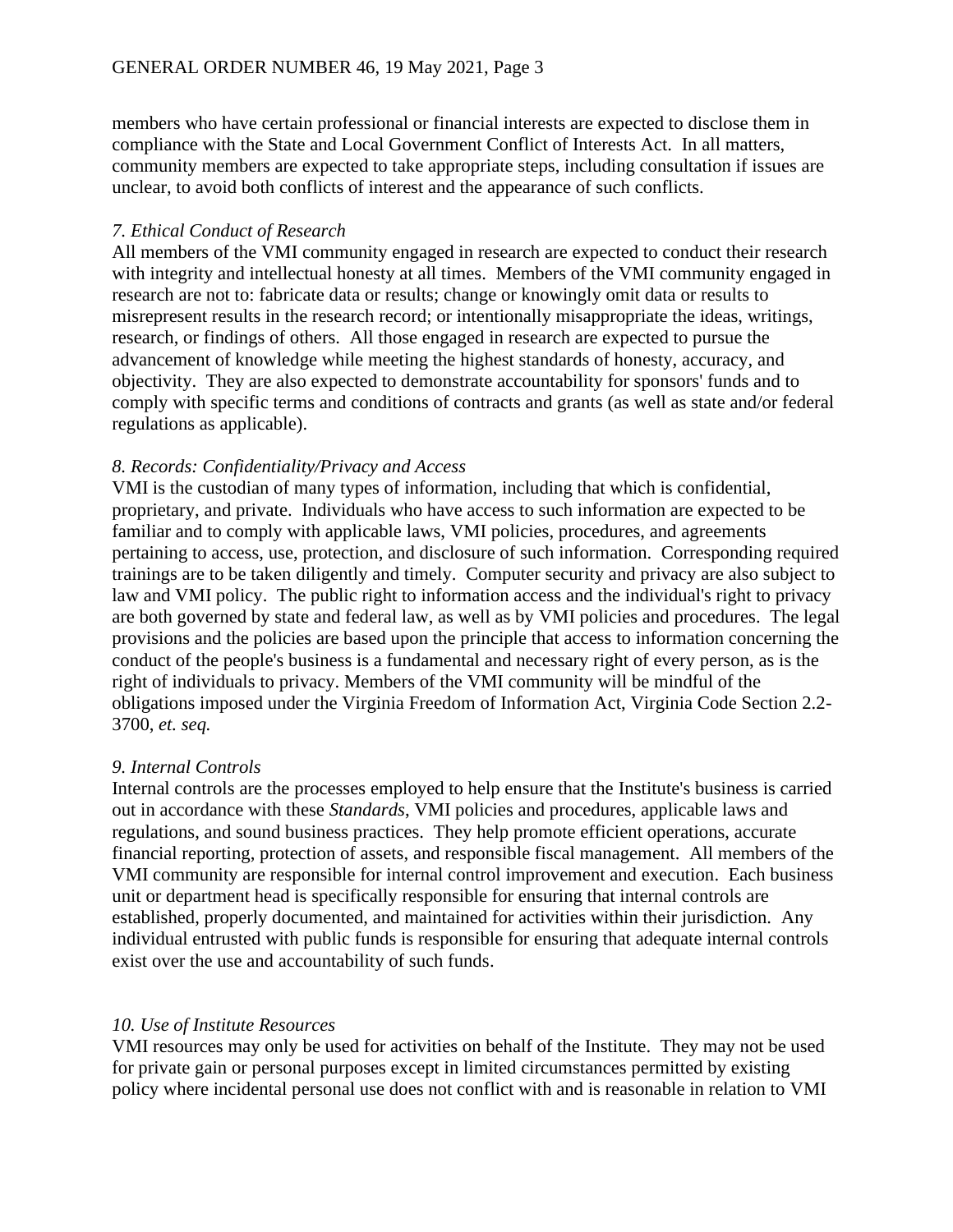duties. Members of the VMI community are expected to treat VMI property with care and to adhere to laws, policies, and procedures for the acquisition, use, maintenance, record keeping, and disposal of VMI property. For purposes of applying this policy, *VMI resources* is defined to include but not be limited to the following:

- Cash and other assets whether tangible (e.g. computer equipment, departmental inventory, vehicles) or intangible (e.g. patents, trademarks, copyrights);
- Receivables and other rights or claims against third parties;
- Intellectual property rights;
- Effort of VMI personnel and of any non-VMI entity billing the Institute for effort;
- Facilities and the rights to use of Institute facilities;
- The Institute's name;
- Institute records, including cadet records; and
- VMI information technology infrastructure.

## *11. Financial Reporting*

All VMI accounting and financial records, tax reports, expense reports, time sheets, and other documents must be accurate, clear, and complete. All published financial reports will make full, fair, accurate, timely, and understandable disclosures as required under generally accepted accounting principles for government entities, bond covenant agreements, and other requirements. Certain individuals with responsibility for the preparation of financial statements and disclosures, or elements thereof, may be required to make certifications in support of the *Standards*.

### *12. Reporting Violations and Protection from Retaliation*

Members of the VMI community are strongly encouraged to report all known or suspected improper activities. Managers and persons in supervisory roles are required to report allegations presented to them and to report suspected activities that come to their attention in the ordinary course of performing their supervisory duties. Reporting parties, including managers and supervisors, will be protected from retaliation for making such a report.

Following is a list of the principal policies and reference materials available in support of these standards:

*Institute Regulations The Administrative and Professional Faculty Handbook The Faculty Handbook Classified Employee Handbook Superintendent's Statement on Equity Institute Discrimination, Harassment, Sexual Misconduct, and Retaliation Policy VMI FERPA Policy VMI Accounting Policies & Procedures Information Technology use and accessibility policies Virginia Freedom of Information Act, Virginia Code Sec. 2.2-3700 et. seq. Virginia Local Government Conflict of Interests Act, Virginia Code Sec. 2.2-3100 et. seq.*

NOTES –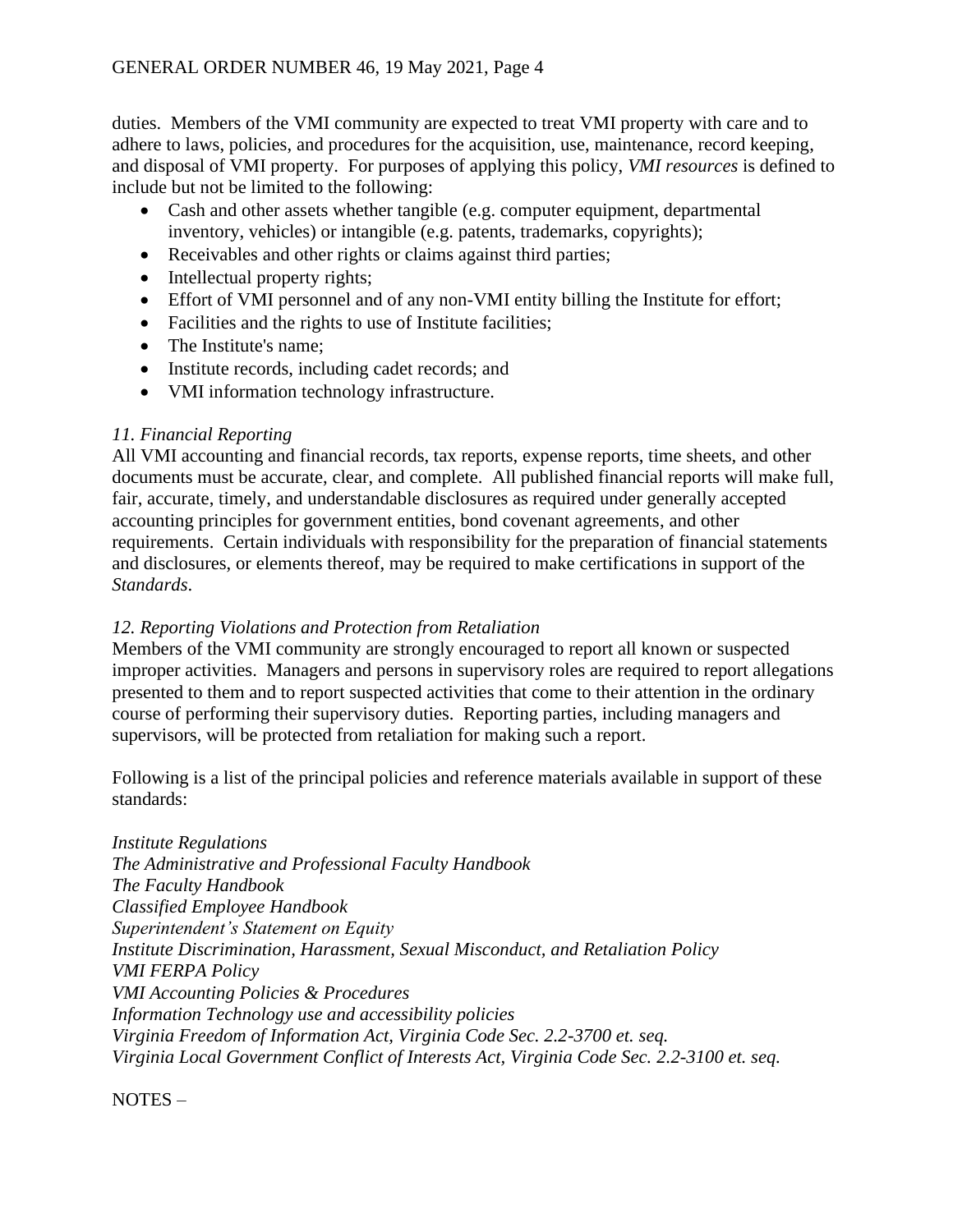This Code of Ethics was adapted from and used with permission of the University of California. The VMI Code of Ethics was approved by the Board of Visitors in September 2013.

FOR THE SUPERINTENDENT:

Jeffrey Boobar Colonel, Virginia Militia Interim Chief of Staff

DIST: E, Cadets OPR: CoS ANNEX A – Glossary of Terms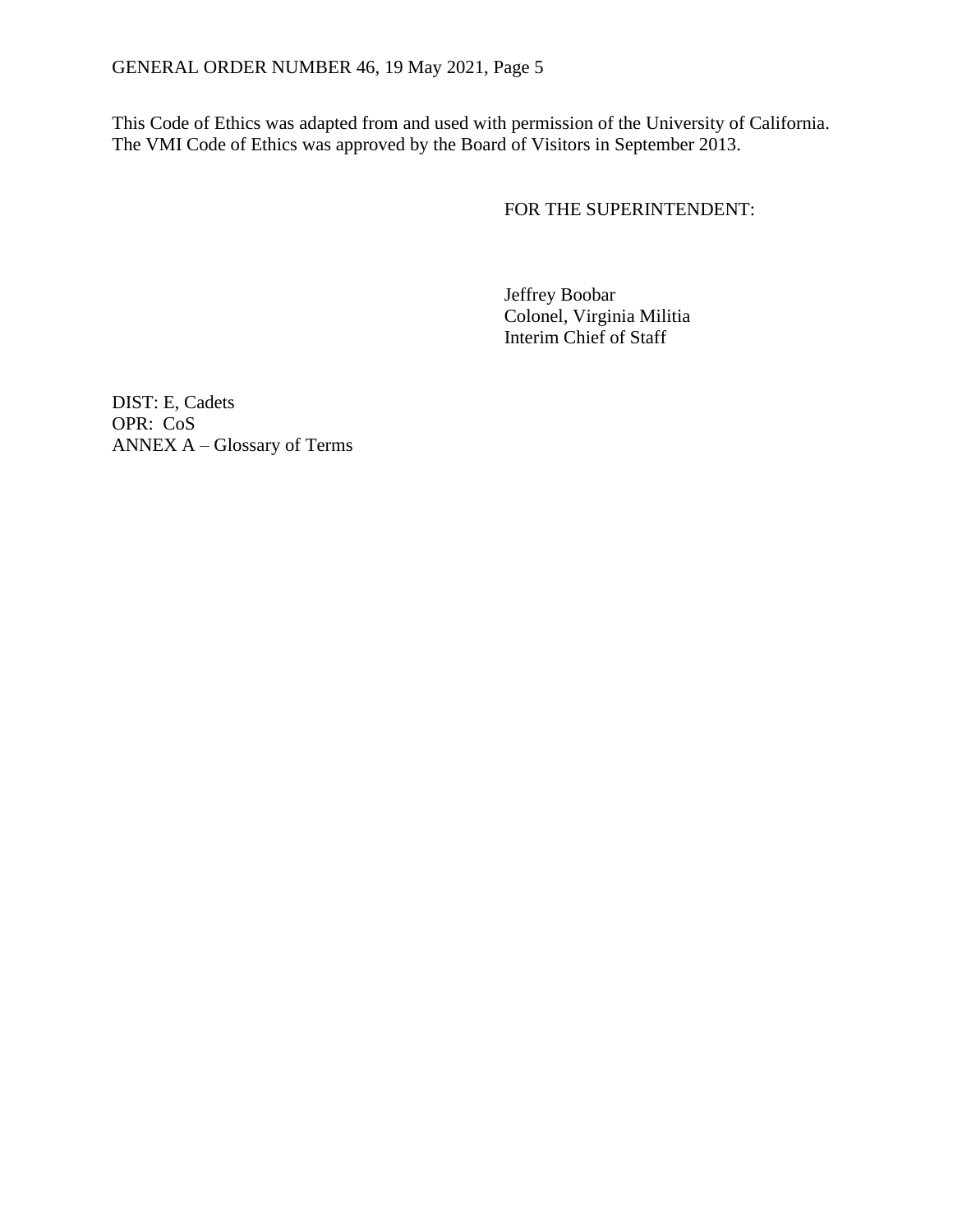## **ANNEX A**

# **Glossary and Related Terms**

*Adapted from and used with permission of the Ethics Resource Center, 1747 Pennsylvania Avenue NW, Suite 400, Washington, DC, 20006 [\(www.ethics.org\)](http://www.ethics.org/) October 2006*

| Accountable                          | Taking responsibility for one's actions                                                                                                                                                                                                                                                                                                                                                                                             |
|--------------------------------------|-------------------------------------------------------------------------------------------------------------------------------------------------------------------------------------------------------------------------------------------------------------------------------------------------------------------------------------------------------------------------------------------------------------------------------------|
| <b>Bribe</b>                         | Something that is given or offered to a person or organization to<br>encourage that person/organization to take an action of benefit to the<br>giver                                                                                                                                                                                                                                                                                |
| Code of Conduct or<br>Code of Ethics | A central guide and reference for users in support of day-to-day decision<br>making. It is meant to clarify an organization's mission, values, and<br>principles, linking them with standards of professional conduct. As a<br>reference, it can be used to locate relevant documents, services, and<br>other resources related to ethics within the organization.                                                                  |
| Code of Conduct                      | A listing of required behaviors that if violated might result in<br>disciplinary action. In practice, used interchangeably with Code of<br>Ethics.                                                                                                                                                                                                                                                                                  |
| Code of Ethics                       | A document that conveys organizational values, a commitment to<br>standards, and a set of ideals. In practice, used interchangeably with<br>Code of Conduct.<br>In Section 406(c), the Sarbanes-Oxley Act defines "code of ethics" as                                                                                                                                                                                               |
|                                      | such standards as are reasonably necessary to promote (1) honest and<br>ethical conduct, including the ethical handling of actual or apparent<br>conflicts of interest between personal and professional relationships; (2)<br>full, fair, accurate, timely, and understandable disclosure in the periodic<br>reports required to be filed by the issuer; and (3) compliance with<br>applicable governmental rules and regulations. |
| Compliance                           | Conforming or adapting one's actions to rules.                                                                                                                                                                                                                                                                                                                                                                                      |
| <b>Conflict of Interest</b>          | A conflict between the private interests and the official responsibilities<br>of a person in a position of trust (Merriam-Webster Dictionary)                                                                                                                                                                                                                                                                                       |
| <b>Conflict of Time</b>              | A situation in which an employee does not devote the amount of time to<br>his or her job as is required by the job duties.                                                                                                                                                                                                                                                                                                          |
| <b>Ethical Dilemmas</b>              | Situations that require ethical judgment calls. Often, there is more than<br>one right answer and no win-win solution in which we get everything we<br>want.                                                                                                                                                                                                                                                                        |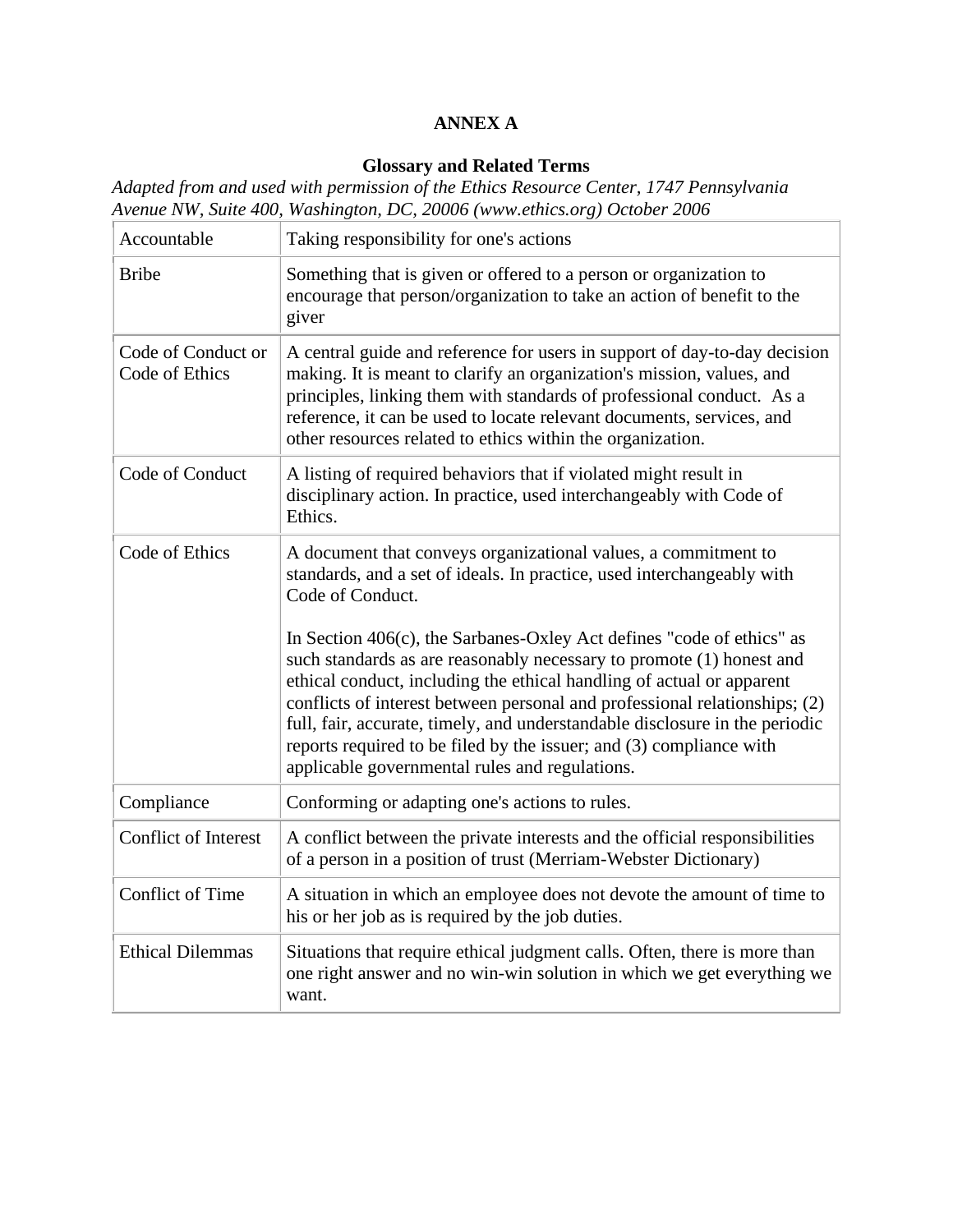| Ethics                             | 1. The decisions, choices, and actions (behaviors) we make that reflect<br>and enact our values.                                                                                                                                                                                                                                                                                                                                                                                                                                                                                                                                      |
|------------------------------------|---------------------------------------------------------------------------------------------------------------------------------------------------------------------------------------------------------------------------------------------------------------------------------------------------------------------------------------------------------------------------------------------------------------------------------------------------------------------------------------------------------------------------------------------------------------------------------------------------------------------------------------|
|                                    | 2. The study of what we understand to be good and right behavior and<br>how people make those judgments. (From "What is the Difference<br>Between Ethics, Morals and Values?," Frank Navran)                                                                                                                                                                                                                                                                                                                                                                                                                                          |
|                                    | 3. A set of standards of conduct that guide decisions and actions based<br>on duties derived from core values. (From "The Ethics of Non-profit<br>Management," Stephen D. Potts)                                                                                                                                                                                                                                                                                                                                                                                                                                                      |
| <b>Ethical Decision-</b><br>making | Altruistic considerations: What impact will this action or decision have<br>on others or my relationship with them?                                                                                                                                                                                                                                                                                                                                                                                                                                                                                                                   |
|                                    | Idealistic considerations: What is the right thing to do - as defined by the<br>values and principles, which apply to this situation?                                                                                                                                                                                                                                                                                                                                                                                                                                                                                                 |
|                                    | Individualistic considerations: What will happen to me as a consequence<br>of this action or decision?                                                                                                                                                                                                                                                                                                                                                                                                                                                                                                                                |
|                                    | Pragmatic considerations: What are the business consequences of this<br>action or decision?                                                                                                                                                                                                                                                                                                                                                                                                                                                                                                                                           |
| Fraud                              | To intentionally lie or cheat to get something to which you aren't<br>entitled.                                                                                                                                                                                                                                                                                                                                                                                                                                                                                                                                                       |
| Governance                         | The act, process or power of exercising authority or control in an<br>organizational setting.                                                                                                                                                                                                                                                                                                                                                                                                                                                                                                                                         |
| <b>Gray Areas</b>                  | Situations in which it is not clear to an individual how to respond to an<br>ethical dilemma. Sometimes, the individual may not be familiar with a<br>guideline, or the guidelines may be vague and subject to interpretation.<br>Guidelines are often written to provide managers with as much latitude<br>as appropriate, and this may create gray areas.                                                                                                                                                                                                                                                                           |
| Independence                       | In the most general usage, freedom to act without control or influence<br>from others, to be free to make decisions and act without external<br>constraint. In the business world, independence has come to have a<br>specialized meaning. It is most commonly understood to mean freedom<br>from conflicting interests - the specialized case of having the ability to<br>make a decision or act in ways that are free from conflict between one's<br>personal interests and the interests of the party on whose behalf we are<br>making the decision. (From "No Virginia, There Is No Such Thing as<br>Independence," Frank Navran) |
| Integrity                          | Making choices that are consistent with each other and with the stated<br>and operative values one espouses. Striving for ethical congruence in<br>one's decisions.                                                                                                                                                                                                                                                                                                                                                                                                                                                                   |